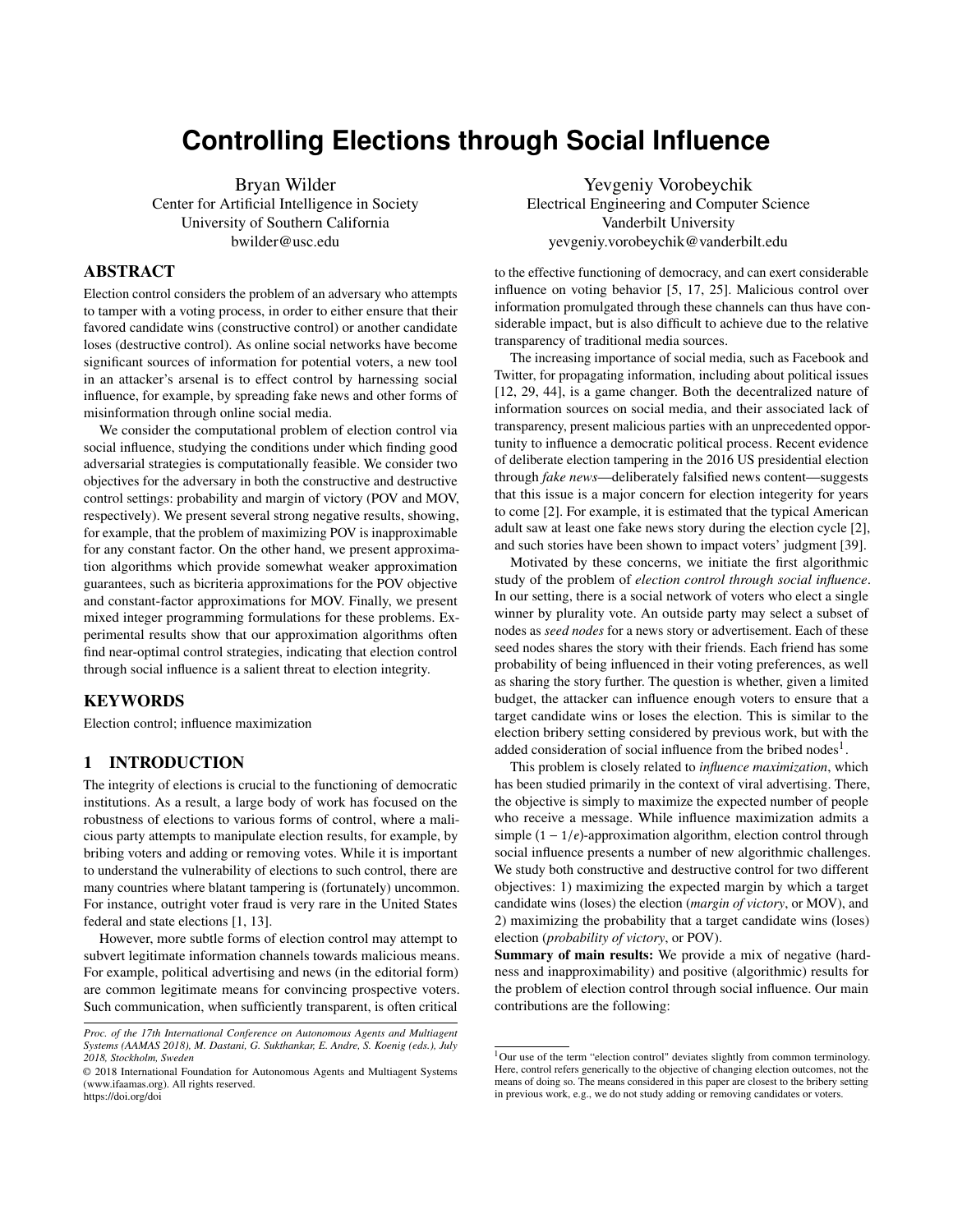- We show that the MOV objective in the two candidate case is monotone submodular and hence admits a  $(1 - 1/e)$  greedy approximation algorithm.
- We prove that the POV objective is hard to approximate to within *any* multiplicative factor for both constructive and destructive control, even in elections with only two candidates.
- We provide a bicriteria approximation algorithm for the POV objective in the two-candidate case. In fact, our algorithm applies to the more general problem of maximizing the probability that a submodular function exceeds a given threshold value and may be of general interest.
- In the multicandidate case, we provide algorithms which achieve similar guarantees as the two-candidate case up to the loss of a constant factor (independent of the number of candidates). Such guarantees hold for both constructive and destructive control, for both the MOV and POV objectives.
- We give mixed integer linear programming (MILP) formulations for all of the above settings which can be used to find optimal solutions.
- We experimentally compare our approximation algorithms to the optimal strategies produced by the MILP. Despite formal hardness results, our approximation algorithms often find near-optimal solutions, particularly for the MOV objective. This suggests that computational hardness may not always be a practical barrier to controlling elections via social influence.

# 2 RELATED WORK

Our work is closely related to two research areas: election control and influence maximization. These bodies of work are separate: to our knowledge there is no previous work which considers election control *using* social influence (though there is a sizable literature studying opinion dynamics and social choice [\[15,](#page-8-10) [36,](#page-8-11) [40,](#page-8-12) [43\]](#page-8-13)). The computational study of election control was started by Bartholdi et al. [\[3\]](#page-8-14), who considered constructive control. The destructive control setting was introduced by Hemaspaandra et al. [\[28\]](#page-8-15). A large body of work has studied election control under different settings and voting rules [\[16,](#page-8-16) [20\]](#page-8-17) including bribing voters [\[4,](#page-8-18) [21,](#page-8-19) [22,](#page-8-20) [24,](#page-8-21) [46\]](#page-8-22), adding or deleting voters [\[19,](#page-8-23) [23,](#page-8-24) [33,](#page-8-25) [34\]](#page-8-26), and adding or deleting candidates [\[8,](#page-8-27) [23,](#page-8-24) [33\]](#page-8-25). The main difference between our work and previous work on election control is that we introduce and analyze social influence as a novel mechanism for both constructive and destructive control. Perhaps the closest related work is that of Bredereck and Elkind [\[6\]](#page-8-28), who study the manipulation of opinion dynamics in a different model (though not in the context of elections).

There is a large, parallel literature devoted to influence maximization in social networks. This line of work was introduced by Kempe et al. [\[30\]](#page-8-29) who introduced influence maximization in the independent cascade model and proposed a greedy algorithm based on submodularity. Since then, a number of newer algorithms have been proposed, mostly attempting to scale up the greedy algorithm to very large graphs [\[10,](#page-8-30) [14,](#page-8-31) [26,](#page-8-32) [42\]](#page-8-33). Subsequent work has also introduced several related settings, e.g., continuous time dynamics [\[18,](#page-8-34) [41\]](#page-8-35), bandit settings where dynamics are learned over time [\[7,](#page-8-36) [11,](#page-8-37) [32\]](#page-8-38), or robust problems where influence probabilities are uncertain [\[9,](#page-8-39) [27,](#page-8-40) [35,](#page-8-41) [45\]](#page-8-42). None of this work considers using social influence to control an election, and our setting brings a range of new technical challenges. Almost all work on influence maximization is founded on submodularity of the objective function. However, even though we use the same model of influence spread, objectives related to election control often violate submodularity, and we need to develop new algorithmic techniques. We mention here work by Krause et al. [\[31\]](#page-8-43) on robust submodular optimization. For optimizing the POV objective, we use a similar form of surrogate objective. However, our objective is to maximize the *probability* of a desired outcome, not the worst-case value, so both our final algorithm and analysis are novel.

# 3 PROBLEM FORMULATION

We consider an election with candidates  $C = \{c_*, c_1, c_2, ... c_\ell\}$ .  $c_*$  is a special target candidate, and the objective of the election control problem is to make  $c_*$  either win the election (constructive control) or lose (destructive control). The voters are the nodes of a graph  $G = (V, E)$ . Each voter v has an ordering  $\pi<sub>v</sub>$  over the candidates and casts a vote for  $\pi_v(1)$ , i.e., their first ranked candidate. We assume that voters do not behave strategically. The winner is decided via the plurality rule (the candidate with the most votes wins the election). If there is a tie, we say that the attacker fails. This tie-breaking does not impact any of our results. Let  $V_{ci}^j = \{v \in V : \pi_v(j) = c_i\}$  be the set of voters who real condidate  $c_i$  in place is Initially  $c_i$  has  $|V_i|$ . set of voters who rank candidate  $c_i$  in place *j*. Initially,  $c_i$  has  $|V_{c_i}^1|$ | votes.

Social influence: There is an attacker who wishes to change the results of the election by spreading messages which cause voters to change their ordering over candidates. In *constructive control*, the attacker can spread a message which causes any voter  $v$  who becomes influenced to promote  $c_*$  by one place in  $\pi_v$  (exchanging  $c_*$  with the candidate previously ranked above them). If  $\pi_v(c_*) = 1$ , the message has no effect on  $v$ , but  $v$  may still decide to share the message with their neighbors. In *destructive control*, a voter who is influenced demotes  $c_*$  by one place in  $\pi_v$ . Influence spreads via the independent cascade model (ICM), the most common model in the influence maximization literature. Each edge  $(u, v) \in E$  has a propagation probability  $p_{u,v}$ . If u is influenced, it makes one attempt to influence each neighbor  $v$ . Each attempt succeeds independently with probability  $p_{u,v}$ . The attacker may select a set of  $k$  *seed nodes* who are influenced at the start of the process. The diffusion then proceeds in discrete time steps until no new activations are made.

We also introduce a useful alternate view of the ICM, the *livegraph* model. We can equivalently see the ICM as removing each edge  $(u, v)$  from the graph with probability  $1 - p_{u, v}$ . A node is influenced if it is reachable from any seed node via the edges that remain. Call any specific setting of present/absent edges a scenario  $y$ , with induced graph  $G_y$ . Let  $m = 2^{|E|}$  be the total number of scenarios. Let  $f(S, y)$  denote the number of nodes which are reachable from any seed node in S on graph  $G_y$ . The expected number of nodes influenced under the ICM is just  $f(S) = \mathbb{E}_y[f(S, y)]$ . Similarly, the probability that the number of influenced nodes exceeds any threshold value  $\Delta$  is Pr<sub>y</sub> [ $f(S, y) \ge \Delta$ ]. At times, we will want to specifically reason about the probability some subset of V is influenced. For any  $A \subseteq V$ , let  $f(S, y, A)$  denote the number of nodes in A reachable from S in scenario y. Analogously,  $f(S, A) = \mathbb{E}_{y}[f(S, y, A)]$ . We remark that such functions can be evaluated up to arbitrary precision by averaging over random samples for  $\psi$ . For simplicity, we ignore such issues here since they are well understood [\[10,](#page-8-30) [14,](#page-8-31) [42\]](#page-8-33).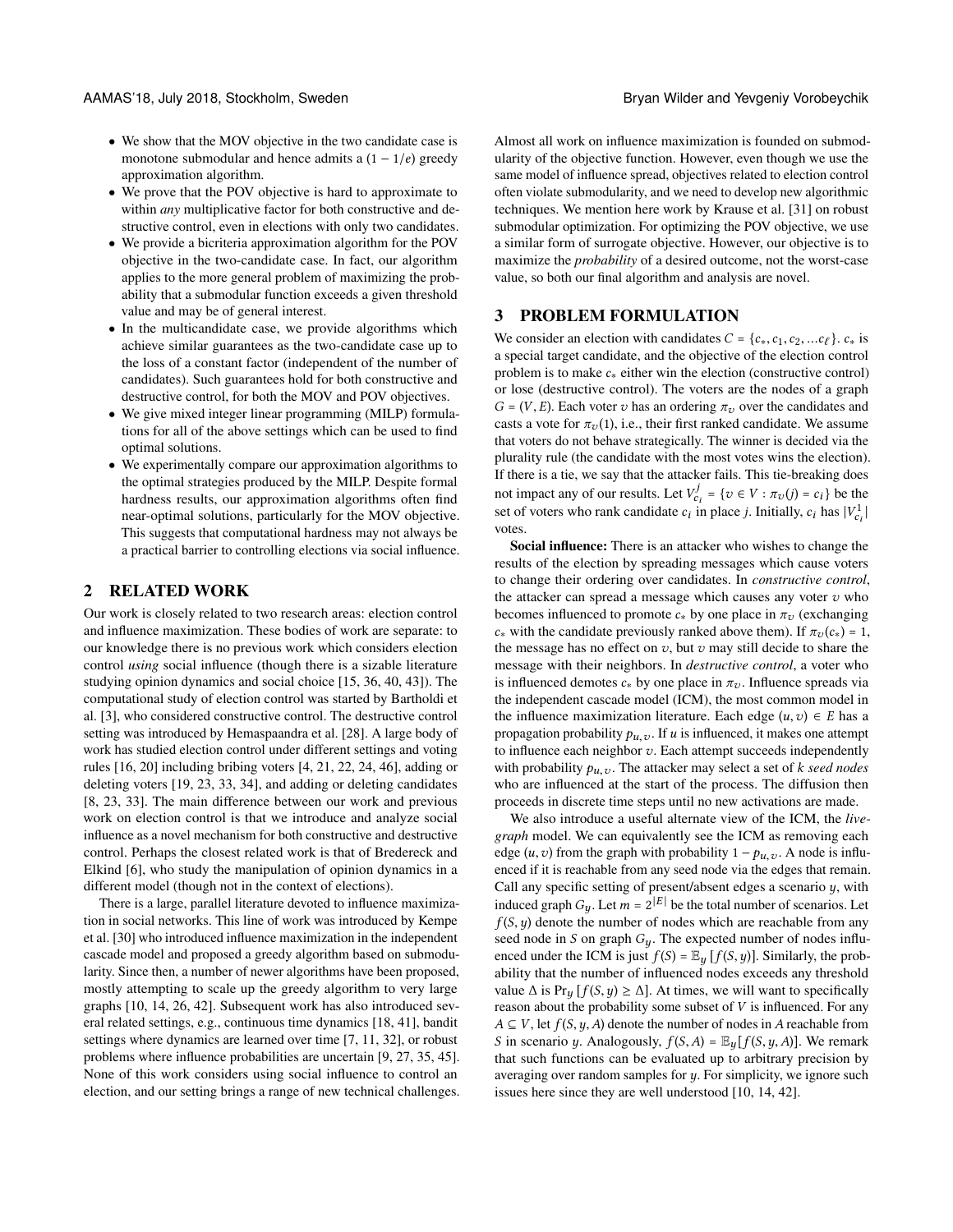Objectives: We now formally introduce our two objectives, starting with the simpler two-candidate case. In a two-candidate election, constructive and destructive control are clearly equivalent since maximizing the probability that  $c_*$  loses is the same as maximizing the probability that the other candidate wins (and vice versa). Hence, we study only constructive control without loss of generality.

In the margin of victory (MOV) objective, we want to maximize the expected number of votes by which  $c_*$  wins the election. We define our objective as the *change* in the expected margin:

$$
\text{MOV}(S) = 2 \mathbb{E}\left[f(S, y, V_{c_*}^2)\right].
$$

The factor 2 is present since reaching a voter in  $V_c^2$  both adds<br>so the cand remove a vote for the opponent  $W_c$  study the a vote for <sup>c</sup><sup>∗</sup> and removes a vote for the opponent. We study the expected change in the margin (not the margin itself) so that approximation ratios are well defined even when the margin is negative.

In the probability of victory (POV) objective, we want to maximize the probability that  $c_*$  wins the election. Let  $\Delta = \frac{1}{2} \left( |V_{c_1}^1| - |V_{c_*}^1| \right) +$ | 1 be the number of voters that  $c_*$  needs to reach in order to win the election. The POV objective is

$$
\text{POV}(S) = \Pr_{y} \left[ f(S, y, V_{c_*}^2) \ge \Delta \right]
$$

which is just the probability that at least ∆ of the voters who have <sup>c</sup><sup>∗</sup> in second place are reached.

In the multicandidate case, constructive and destructive control are no longer equivalent. Further, the impact of messages is more complex than before. E.g., in constructive control not only does  $c_*$ gain a vote, but another candidates loses a vote; we need to keep track of the number of votes lost by each other candidate.

We start out by defining functions which give the change in the margin between  $c_*$  and another candidate  $c_i$  in a given scenario y<br>when seed set S is chosen I et  $v(x, S, y)$  be 1 if node z is reach when seed set S is chosen. Let  $\chi(v, S, y)$  be 1 if node v is reachable from seed set S in the graph  $G_y$ . The change in margin (in constructive and destructive control, respectively) is given by

$$
g_C(S, y, c_i) = \sum_{v \in V_{c_*}^2 \backslash V_{c_i}^1} \chi(v, S, y) + 2 \sum_{v \in V_{c_*}^2 \cap V_{c_i}^1} \chi(v, S, y)
$$
  

$$
g_D(S, y, c_i) = \sum_{v \in V_{c_*}^1 \backslash V_{c_i}^2} \chi(v, S, y) + 2 \sum_{v \in V_{c_*}^1 \cap V_{c_i}^2} \chi(v, S, y)
$$

which gives value 2 for every node that is flipped from  $c_i$  to  $c_*$ <br>typics versa) and bence count double towards the margin and (or vice versa) and hence count double towards the margin, and 1 for other nodes. Based on this, we now give expressions for the change in margin given any fixed scenario y and seed set S. We start with constructive control. Note that before any intervention, the margin is just max $c_i |V_{c_i}^1| - |V_{c_s}^1|$ . Afterwards, the margin is  $\max_{c_j} |V_{c_j}^1| - g_C(S, y, c_j) - |V_{c_*}^1|$ . Hence, the change in margin is

$$
m_C(S, y) = \left[ \max_{c_i} |V_{c_i}^1| - |V_{c_*}^1| \right] - \left[ \max_{c_j} |V_{c_j}^1| - g_C(S, y, c_j) - |V_{c_*}^1| \right]
$$
  
= 
$$
\min_{c_j} \left( g_C(S, y, c_j) + \max_{c_i} |V_{c_i}^1| - |V_{c_j}^1| \right).
$$

That is, the change in margin is driven by candidate with largest starting vote  $(|V_c^1|)$  and smallest loss in vote  $(g_C(S, y, c_j))$ . Now considering all scenarios y, the constructive control objectives are

$$
MOV_C(S) = \mathop{\mathbb{E}}\limits_y [m_C(S, y)] \quad \text{POV}_C(S) = \Pr_y [m_C(S, y) \geq \Delta_C].
$$

where  $\Delta_C = \max_{C_i} |V_{C_i}^1| - |V_{C_*}^1| + 1$  is the necessary change in marwhere  $\Delta C = \max_{c_i} |v_{c_i}| - |v_{c_*}| + 1$  is the necessary change in margin for  $c_*$  to win. For destructive control, we can similarly write the change in margin and corresponding objectives as change in margin and corresponding objectives as

$$
m_D(S, y) = \max_{c_i} (g_D(S, y, c_i) + |V_{c_i}^1|) - \max_{c_j} |V_{c_j}^1|
$$
  
\n
$$
MOV_D(S) = \mathbb{E} [m_D(S, y)] \qquad POV_D(S) = \Pr_y [m_D(S, y) \ge \Delta_D].
$$
  
\nwhere  $\Delta = -|V_1^1|$  may  $|V_1^1| + 1$ 

where  $\Delta_D = |V_{c_*}^1| - \max_{c_i} |V_{c_i}^1| + 1$ .

### 4 ELECTIONS WITH TWO CANDIDATES

We start with elections with only two candidates. Recall that in this setting, constructive and destructive control are equivalent, so our results are stated only for constructive control (trying to ensure <sup>c</sup><sup>∗</sup> wins the election). In order to state our algorithmic results, we first introduce some background on submodular optimization and influence maximization. A set function  $f: V \to R$  is submodular if for all  $A \subseteq B \subseteq V$  and all  $x \notin B$ ,  $f(A \cup \{x\}) - f(A) \ge f(B \cup$  ${x}$ ) –  $f(B)$ . Intuitively, submodularity formalizes the property of diminishing returns. The function  $f(S)$  which gives the expected number of nodes reached by S under the independent cascade model is known to be monotone submodular. It is well known that whenever f is a monotone submodular function, the greedy algorithm gives a  $(1 - 1/e)$ -approximation to the problem  $\max_{|S| \leq k} f(S)$ .<br>It is natural to bone that submodularity would train

It is natural to hope that submodularity would transfer to our election control objectives MOV and POV. Our first result is that submodularity does in fact hold for the MOV objective with two candidates. Previous results for influence maximization do not directly apply because the MOV objective only counts nodes who have  $c_*$  in second place. Nevertheless, similar reasoning applies.

<span id="page-2-0"></span>THEOREM 4.1. *In an election with two candidates, MOV is a monotone submodular function.*

PROOF. We first fix a particular scenario  $y$  and show that the function  $f(\cdot, y, V_{c*}^2)$  is submodular. This suffices to show that  $\mathbb{E}_y[f(\cdot, y, V_{c*}^2)]$ <br>is submodular since a nonnegative linear combination of submodular is submodular since a nonnegative linear combination of submodular functions remains submodular. Monotonicity is clear since adding additional seeds to A can only make more nodes reachable. To show submodularity, we can write the marginal gain as

$$
f(A \cup \{x\}, y, V_{c_*}^2) - f(A, y, V_{c_*}^2) = \sum_{v \in V_{c_*}^2} (1 - \chi(v, A, y)) \chi(v, \{x\}, y).
$$

Compare the above expression for a set A and any  $B \supseteq A$ . For any single node v,  $\chi(v, B, y) = 1$  whenever  $\chi(v, A, y) = 1$ . Hence, the term in the above summation for each node  $v$  can only be smaller for  $f(B \cup \{x\}, y, V_{c*}^2) - f(B, y, V_{c*}^2)$  than for  $f(A \cup \{x\}, y, V_{c*}^2) - f(A, y, V_{c*}^2)$  $f(A, y, V_{cs}^2)$ . We conclude that  $f(A \cup \{x\}, y, V_{cs}^2) - f(A, y, V_{cs}^2) \ge$ <br> $f(B \cup \{x\}, V_{cs}^2) - f(B, y, V_{cs}^2)$  and submodularity now follows by  $f(B \cup \{x\}, y, V_{c_*}^2) - f(B, y, V_{c_*}^2)$  and submodularity now follows by<br>taking the expectation over  $u$ taking the expectation over  $y$ .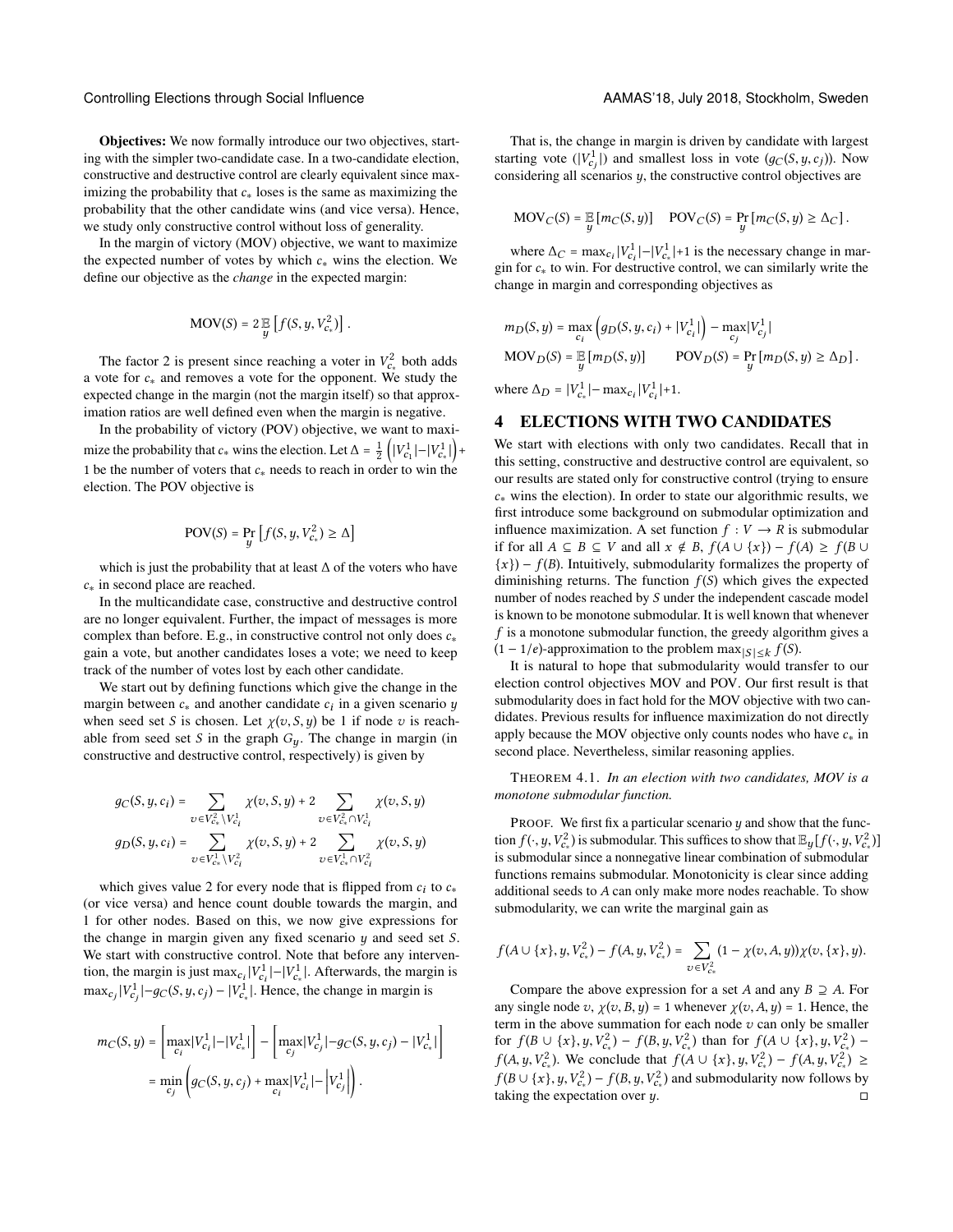AAMAS'18, July 2018, Stockholm, Sweden Bryan Wilder and Yevgeniy Vorobeychik

<span id="page-3-0"></span>

|  | <b>Algorithm 1</b> Algorithms for MOV objective |  |  |
|--|-------------------------------------------------|--|--|
|  |                                                 |  |  |

|     | 1: <b>function</b> GREEDY $(h, k)$                                    |
|-----|-----------------------------------------------------------------------|
| 2:  | $S \leftarrow \emptyset$                                              |
| 3:  | while $ S $ < K do                                                    |
| 4:  | $v \leftarrow \arg \max_{v \in V \setminus S} h(S \cup \{v\}) - h(S)$ |
| 5:  | $S \leftarrow S \cup \{v\}$                                           |
| 6.  | return S                                                              |
|     | 7: function MOVCONSTRUCTIVE $(k)$                                     |
| 8:  | $h(S) \coloneqq \mathbb{E}_y[f(S, y, V_{c}^2)]$                       |
| 9:  | <b>return</b> GREEDY $(h, k)$                                         |
|     | 10: function MOVDESTRUCTIVE $(k)$                                     |
| 11: | $h(S) \coloneqq \mathbb{E}_y[f(S, y, V_{c_*}^1)]$                     |
| 12: | <b>return</b> GREEDY $(h, k)$                                         |
|     |                                                                       |

#### <span id="page-3-2"></span>Algorithm 2 Algorithms for POV objective

|     | 1: <b>function</b> ENUMERATETHRESHOLD $(h, \Delta, k)$                                                 |
|-----|--------------------------------------------------------------------------------------------------------|
| 2:  | for $\beta = \Delta \dots n$ do                                                                        |
| 3:  | $h'(S) \coloneqq \mathbb{E}_{\mathcal{U}}[\min(\beta, h(S, y))]$                                       |
| 4:  | $S_{\beta}$ = GREEDY(h', k)                                                                            |
| 5:  | <b>return</b> arg max $_{S_{\beta}, \beta = \Delta  n}$ Pr <sub>y</sub> $[h(S_{\beta}, y) \ge \Delta]$ |
|     | 6: function POVCONSTRUCTIVE $(k)$                                                                      |
| 7:  | //recall $m_C(S, y) = \mathbb{E}_y[f(S, y, V_{c_*}^2)]$ for 2-candidate case                           |
| 8:  | <b>return</b> ENUMERATETHRESHOLD $(m_C, \Delta_C, k)$                                                  |
|     | 9: function POVDESTRUCTIVE $(k)$                                                                       |
| 10: | <b>return</b> ENUMERATETHRESHOLD $(m_D, \Delta_D, k)$                                                  |
|     |                                                                                                        |

Hence, we can apply a greedy algorithm to MOV to obtain a  $(1 - 1/e)$ -approximation (MOVCONSTRUCTIVE in Algorithm [1\)](#page-3-0). Moreover, this ratio is tight since MOV contains regular influence maximization as a special case when all nodes have  $c_*$  in second place  $(V_c^2 = V)$ . It is NP-hard to approximate influence maximization<br>with ratio better than  $1 - 1/e$  [30]. Hence, two candidate MOV is with ratio better than  $1 - 1/e$  [\[30\]](#page-8-29). Hence, two-candidate MOV is computationally intractable with respect to exact optimization but high quality and efficient approximation algorithms exist.

We now turn to the POV objective, where we maximize the *probability* that  $c_*$  wins the election. It is natural to think that submodularity may also carry over to this setting. However, this is not the case; we can provide a simple counterexample where POV violates submodularity. Consider *n* isolated nodes, where  $\frac{n}{2} - k + 1$  have  $c_*$  as their first choice. Hence to win the election it is necessary and sufficient first choice. Hence, to win the election it is necessary and sufficient to influence  $k$  nodes, which can be accomplished by any choice of  $k$ seeds from among those with  $c_*$  as their second choice. Fix a seed set B containing  $k-1$  of these nodes and consider any  $A \subset B$  (that is, A is strictly smaller). We have  $POV(B) = POV(A) = 0$ . By adding a node  $v \in V_{c_{*}}^{2} \setminus B$  to B, we have POV( $B \cup \{v\}$ )–POV( $B$ ) = 1. However, since  $A \cup c_{*} = 1$  POV( $A \cup I_{2}$ )) – 0 and hence POV( $A \cup I_{2}$ )) – POV( $A \cap I_{2}$ )) – POV( $A \cap I_{2}$ )  $|A| < k-1$ , POV $(A \cup \{v\}) = 0$  and hence POV $(A \cup \{v\})$ –POV $(A) = 0$ . This contradicts the definition of submodularity. Essentially, the POV objective displays a sharp threshold behavior, where additional seed nodes have no value until we are close to winning. This behavior in fact translates into the following strong hardness result:

<span id="page-3-1"></span><sup>T</sup>HEOREM 4.2. *It is NP-hard to compute an* α*-approximation to the problem*  $\max_{|S| \leq k} POV(S)$  *for any*  $\alpha > 0$ *, even for two candidates and even when the instance is deterministic.*

PROOF. We consider a deterministic objective: the ICM with all propagation probabilities either 0 or 1. Without loss of generality, we have only a single scenario and will drop the dependence on  $y$  in  $f$ . Suppose that we have an  $\alpha$ -approximation for POV-maximization. We show how we can use this algorithm to optimally solve the influence maximization problem (i.e., maximizing  $f(\cdot, V)$ ), which is known to NP-hard since it includes maximum coverage as a special case. Let  $OPT_{IM}$  be the optimal value of the influence maximization problem and  $OPT_{POV}(\Delta)$  be the optimal value for Problem 1 with the given threshold. Fix any  $\Delta > 0$ . If  $\Delta \leq OPT_{IM}$ , then there is a set S with POV(S) = 1 and hence  $OPT_{POV}(\Delta)$  = 1. Otherwise, there is no set with value  $\Delta$  and  $OPT_{POV}(\Delta) = 0$ . Since the objective to the POV problem is either 0 or 1, any  $\alpha$ -approximation algorithm for it must return 1 whenever  $OPT_{POV}(\Delta) = 1$ . Now, we can just enumerate over  $\Delta = 1...n$ , where *n* is the number of nodes in the graph. At each value of  $\Delta$ , we ask the  $\alpha$ -approximation algorithm to solve the POV maximization problem with that value of ∆. We return the solution corresponding to the highest value of ∆ for which we can find a set with  $f(S, V) \ge \Delta$ . By the above, this set is an optimal solution to the influence maximization problem. solution to the influence maximization problem.

We remark that since this hardness result has broader implications. Recall that POV(S) = Pr<sub>y</sub>  $[f(S, y, V_{cs}^2) \ge \Delta]$  where by Theorem [4.1,](#page-2-0)  $f(S, y, V_{cs}^2)$  is a submodular function. Therefore, the inapproximabil-<br>ity result in Theorem 4.2 shows that it is in general hard to approxiity result in Theorem [4.2](#page-3-1) shows that it is in general hard to approximate the problem of of maximizing the probability that a submodular function exceeds a given threshold value. This is a natural objective in other domains, e.g. for a risk-averse decision maker who wants to control the probability of a bad outcome.

We pair this hardness result with a positive algorithmic result regarding bicriteria approximations. A bicriteria approximation algorithm gives up solution quality in more than one dimension, and is of interest when hardness results preclude the usual notion of approximation (as for our problem). We provide an algorithm which has a solution quality guarantee whenever the election is winnable by a "large margin". That is, there is a seed set with high probability of greatly exceeding ∆ votes. Our algorithm will attempt to maximize the probability of exceeding exactly ∆ votes, but has a guarantee relative to the optimal value for threshold  $\frac{1}{\alpha}\Delta$  for some  $\alpha < 1$ . That is only compared to the optimal value of a harder problem is, it is only compared to the optimal value of a harder problem.

Our algorithm is a greedy strategy based on the surrogate function  $h(S) = \mathbb{E}_y \left[ \min\{\beta, f(S, y, V_{\epsilon}^2)\}\right]$ , where  $\beta$  is a chosen threshold value. The intuition is to replace the sharp discontinuity of the original POV objective by a surrogate which interpolates smoothly up to the threshold  $β$ . However, we do not give any "credit" for nodes reached beyond  $\beta$  since (unlike in the MOV case) we only care about crossing the threshold. It is easy to see that the minimum of a submodular function and a constant is itself submodular [\[31\]](#page-8-43). Hence,  $h$  is submodular and amenable to greedy optimization. POV-CONSTRUCTIVE (Algorithm [2\)](#page-3-2) iterates over a series of possible thresholds for h, optimizes each one greedily, and outputs the best of the resulting seed sets. Specifically, it tries every value of  $\beta$  from  $Δ...n$ . For each  $β$ , it finds a seed set  $S<sub>β</sub>$  by greedily optimizing  $\mathbb{E}_y$   $[\min{\{\beta, f(S, y, V_{\epsilon}^2)\}}]$  (Algorithm [2,](#page-3-2) Lines 3-4). Then, it outputs the S<sub>k</sub> which movimizes  $\Pr\left\{f(S, y, V_{\epsilon}^2) > \Delta\}\right\}$  i.e., the one which the  $S_\beta$  which maximizes  $Pr_y[f(S_\beta, y, V_{\alpha}^2) \ge \Delta]$ , i.e., the one which<br>has the best probability of exceeding the true objective (Line 5) has the best probability of exceeding the true objective (Line 5).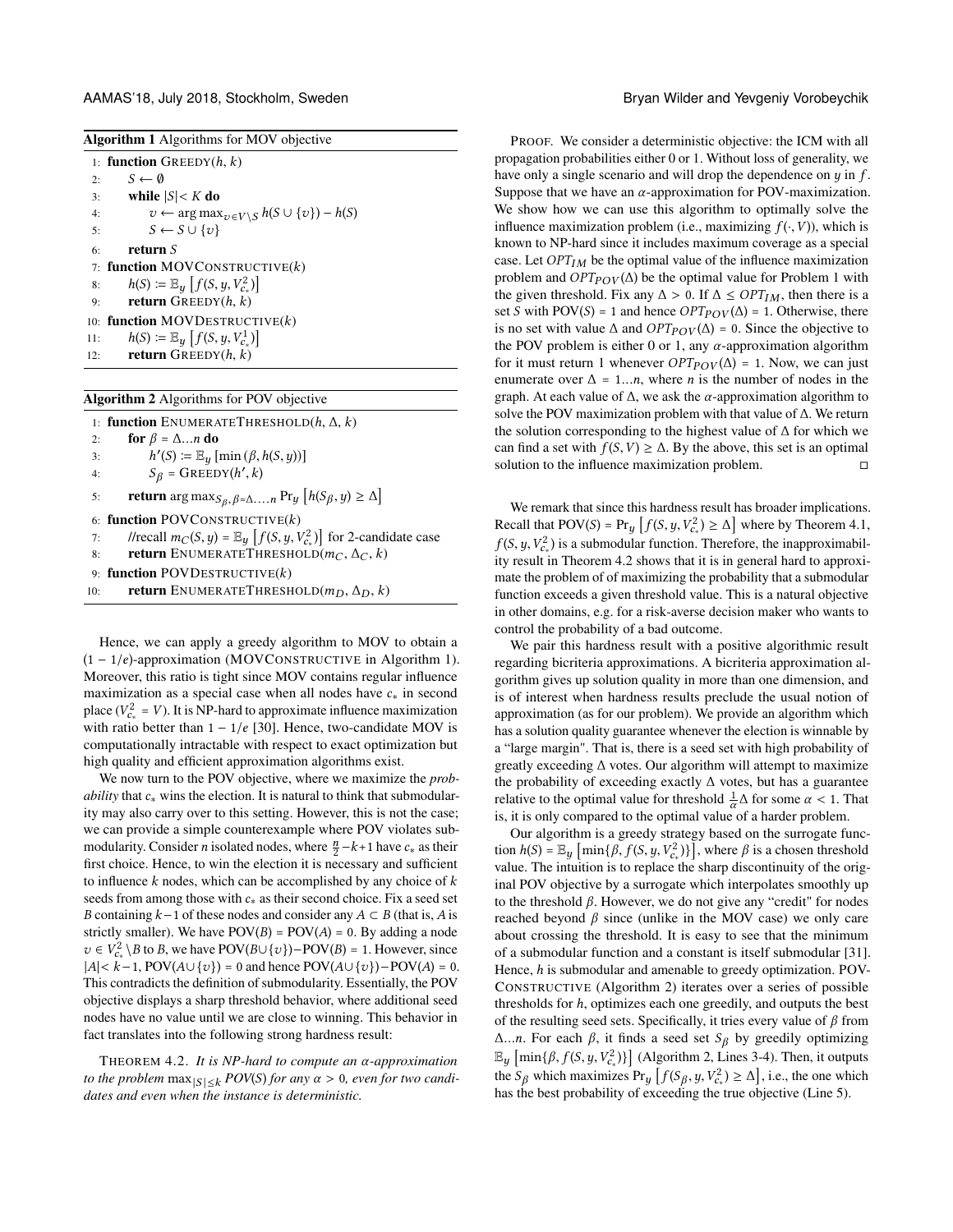The reason that we need to enumerate over values for  $\beta$ , instead of just using the true threshold  $\Delta$ , is that optimizing the surrogate h might result in a solution which has value below  $\beta$  in every scenario. However, we can show that if  $OPT(\beta)$  is high, there must be many scenarios where  $S_\beta$  has value close to  $\beta$  (a notion formalized in our proof). Hence, if we try a sufficiently large  $\beta > \Delta$  and  $OPT(\beta)$  is still high, there must be many scenarios with value at least ∆. This is formalized in the following guarantee:

<span id="page-4-0"></span>THEOREM 4.3. *In an election with two candidates,* POVConstructive *produces a solution* S *such that*

$$
\Pr_{y}[f(S, y, V_{c_*}^2) \ge \Delta] \ge \max_{0 < \alpha < 1} \frac{\left(1 - \frac{1}{e}\right) OPT_{POV}\left(\frac{1}{\alpha}\Delta\right) - \alpha}{1 - \alpha}
$$

PROOF. POVCONSTRUCTIVE enumerates over values of  $\alpha$  by trying thresholds  $\beta = \Delta ... n$ . Fix a specific  $\beta$  and set  $\alpha = \frac{\Delta}{\beta}$ . We will prove that  $Pr_y[f(S_\beta, y, V_{\text{surface})]$  $\binom{r^2}{c^2} \geq \Delta \} \geq \frac{(1-\frac{1}{e})^2}{\Delta}$  $\frac{1}{e}$ )OPT<sub>POV</sub>( $\frac{1}{\alpha}$ )  $\frac{1}{\alpha}\Delta$ )-α  $\frac{\mu_{POV(\alpha^{\Delta})}}{1-\alpha}$ . This suffices the prove the theorem because we output the best of the  $S_\beta$ . A minor point is that the theorem takes the max over  $0 < \alpha < 1$ , while we try only the discrete points  $\alpha = \frac{\Delta}{\Delta}, \frac{\Delta}{\Delta+1}, ..., \frac{\Delta}{n}$ . However, while we try only the discrete points  $\alpha = \frac{1}{\Delta}, \frac{1}{\Delta+1}, ..., \frac{1}{n}$ .<br>these are equivalent because  $f(S, y, V_{c_*}^2)$  is always integral.<br>We divide the set of scenarios into those where the S<sub>o</sub> has

We divide the set of scenarios into those where the  $S_\beta$  has value at least  $\alpha\beta$  and those where it has less value. Let  $A = \{y : f(S_\beta, y, V_\alpha)\}$  $_{c_*}^{2}$ )  $\geq$  $\alpha\beta$ } and  $B = \{y : f(S_\beta, y, V_\beta)\}$  $\langle c_*^2 \rangle < \alpha \beta$ . We have

$$
\frac{1}{m} \sum_{y \in A} \min\{\beta, f(S_{\beta}, y, V_{c_*}^2)\} + \frac{1}{m} \sum_{y \in B} \min\{\beta, f(S_{\beta}, y, V_{c_*}^2)\}\
$$

$$
\geq \left(1 - \frac{1}{e}\right) \max_{|S| \leq k} h(S) \geq \left(1 - \frac{1}{e}\right) \beta m \cdot OPT_{POV}(\beta)
$$

where the first inequality follows from submodularity and the second follows since the solution attaining value  $OPT_{POV}(\beta)$  for the POV maximization problem is a feasible solution to the problem  $\max_{|S| \le k} h(S)$  which has value at least  $\beta m \cdot OPT_{POV}(\beta)$ . We are interested in the minimum possible size of A given that the total value is lower bounded as above. By inspection, <sup>|</sup>A<sup>|</sup> is minimized when min{ $\beta$ ,  $f(S, y)$ } =  $\beta$  for each  $y \in A$  and  $f(S, y) = \alpha \beta$  for each  $y \notin A$ . In this case, we have

$$
\frac{|A|}{m} + \alpha \left( 1 - \frac{|A|}{m} \right) \ge \left( 1 - \frac{1}{e} \right) OPT_{POV}(\beta)
$$

and hence

$$
\frac{|A|}{m} = \frac{1}{m} \sum_{i=1}^{m} 1[f(S_{\beta}, y, V_{c_*}^2) \ge \alpha \beta] = \Pr_y[f(S_{\beta}, y, V_{c_*}^2) \ge \Delta]
$$
  

$$
\ge \frac{\left(1 - \frac{1}{e}\right) OPT_{POV}\left(\frac{1}{\alpha}\Delta\right) - \alpha}{1 - \alpha}
$$
  
which completes the proof.

Theorem [4.3](#page-4-0) in fact applies to the general problem of maximizing the probability that a submodular function exceeds a threshold value (complementing our hardness result in Theorem [4.2\)](#page-3-1). As discussed above, this may be of interest independently of election control.

#### 5 MULTIPLE CANDIDATES

We now consider election control with more than two candidates. There is a target candidate  $c_*$  and other candidates  $c_1...c_\ell$ . Note that constructive and destructive control are distinct in this setting that constructive and destructive control are distinct in this setting. We will give algorithms for both cases for both the MOV and POV objectives.

The problem becomes significantly harder in the multicandidate setting because we must now reason simultaneously about several objectives – whether each alternate candidate  $c_i$  will accumulate more votes than  $c_*$ . We demonstrate that, up to the loss of a constant in the approximation ratio, it suffices to concentrate only on the number of votes gained or lost by  $c_*$  (not the margin against each  $c_i$  individually). This concept yields (bicriteria) approximation<br>algorithms for each setting along the lines of the two-candidate case algorithms for each setting along the lines of the two-candidate case.

We start out with the  $MOV_C$  objective (constructive control for the margin of victory), since the idea is simpler to illustrate in this case. The basic intuition is that the change in margin between candidate  $c_i$  and  $c_*$  can be re-expressed as follows:

$$
g_C(S, y, c_i) = \sum_{v \in V_{c_*}^2 \backslash V_{c_i}^1} \chi(v, S, y) + 2 \sum_{v \in V_{c_*}^2 \cap V_{c_i}^1} \chi(v, S, y)
$$
  
=  $f(S, y, V_{c_*}^2) + f(S, y, V_{c_*}^2 \cap V_{c_i}^1)$ 

Now, we can express the final margin in scenario  $y$  as

$$
m_C(S, y) = f\left(S, y, V_{c_*}^2\right) + \min_{c_j} \left(f\left(S, y, V_{c_*}^2 \cap V_{c_j}^1\right) + \max_{c_i} |V_{c_i}^1| - \left|V_{c_j}^1\right|\right)
$$

where the first term is common to all candidates and reflects the total number of voters who switch to  $c_*$  and the min term selects the  $c_i$  who has the most remaining votes. In general, this second term can be very difficult to approximate because it is the minimum of submodular functions, which is not in general submodular (or even approximable [\[31\]](#page-8-43)). We might hope that there is some special structure to the election control problem, but this is not the case:

THEOREM 5.1. *For any*  $\epsilon > 0$ , *it is NP-hard to compute any*  $\Omega\left(\frac{1}{n^{1-\epsilon}}\right)$ -approximation to the problem

$$
\max_{|S| \le k} \min_{c_j} \left( f\left(S, y, V_{c_*}^2 \cap V_{c_i}^1\right) + \max_{c_i} |V_{c_i}^1| - |V_{c_j}^1| \right)
$$

PROOF. We will consider instances where all of the  $c_i$  start with an equal number of votes and so  $\max_{c_i} |V_{c_i}^1| - |V_{c_j}^1| = 0$  for all  $c_j$ . Thus, the problem is just  $\max_{|S| \le k} \min_{c_j} f(s, y, V_{c_i}^2 \cap V_{c_j}^1)$ . We reduce from the robust influence maximization (RIM) problem [\[9,](#page-8-39) [27\]](#page-8-40). In RIM, we are given a set of objectives  $f_1...f_r$ , each of which represent expected influence spread in an instance of the independent cascade model on a common underlying graph G. He and Kempe [\[27\]](#page-8-40) show that it is NP-hard to compute  $\Omega\left(\frac{1}{n^{1-\epsilon}}\right)$ -approximation to the problem  $\max_{|S| \le k} \min_{i=1...r} f_i(S)$ . Their proof holds when<br>each f, is deterministic (assigns probability 0 or 1 to each edge) each  $f_i$  is deterministic (assigns probability 0 or 1 to each edge),<br>so we will assume that the instance is in this form. Let G: be a so we will assume that the instance is in this form. Let  $G_i$  be a graph in which each edge of G assigned probability 0 by  $f_i$  has been removed. We create a graph G' as follows. G' contains each  $G_i$  as a disconnected subgraph. For every  $v_i \in G$ , we add a vertex  $v_i'$  to a disconnected subgraph. For every  $v \in G$ , we add a vertex  $v'$  to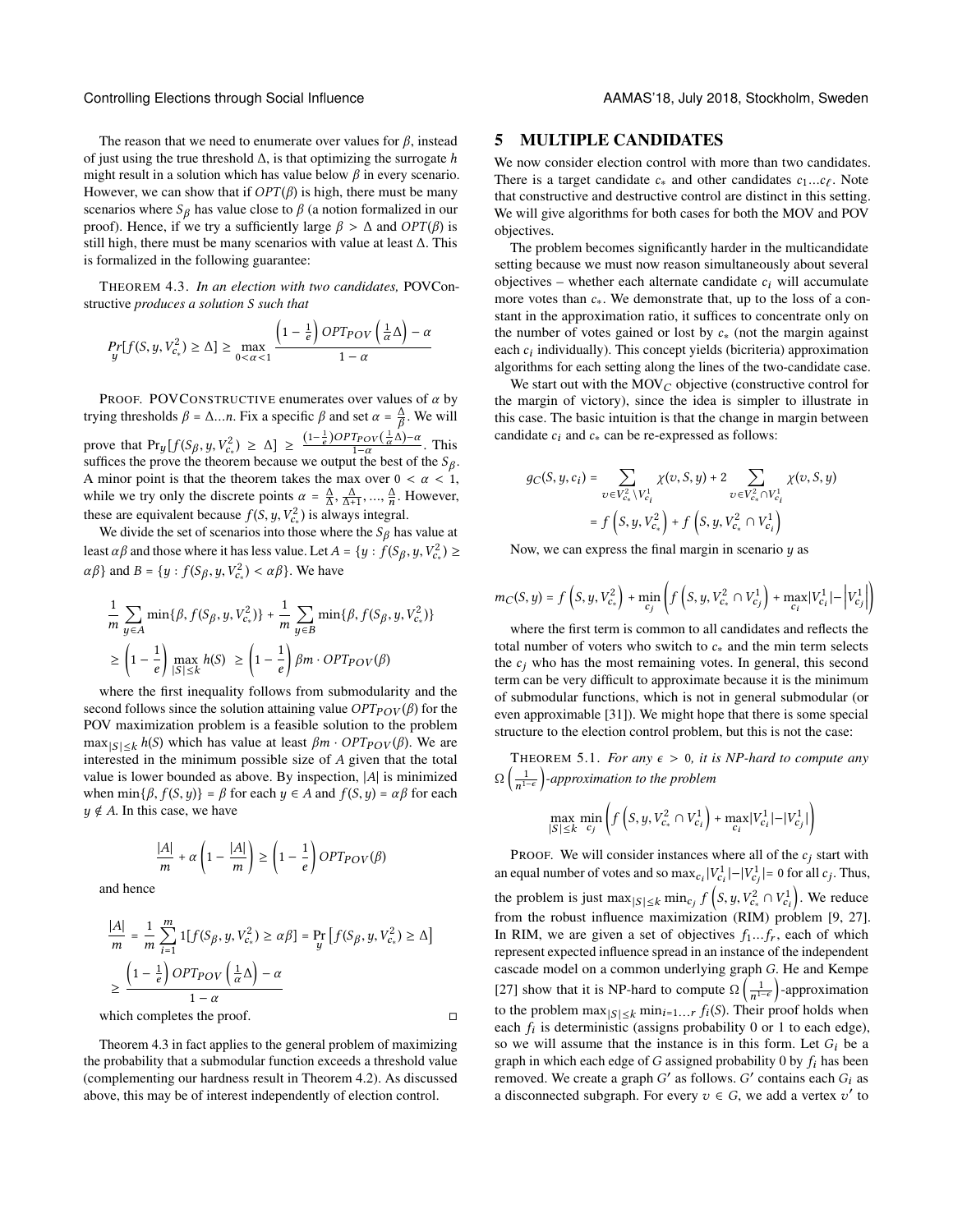subgraphs. Each such edge has propagation probability 1. There is a  $\prime$ , v' has an outgoing edge to the copy of node v in each of the  $G_i$ <br>whereashed Each such edge has propagation probability 1. There is a target candidate  $c_*$  and r additional candidates  $c_1...c_r$ . Each of the subgraph  $G_i$  has  $c_i$  as their first choice and  $c_*$  as their second choice.<br>Suppose that we have an  $\alpha$  approximation algorithm for our prob $v'$  nodes that were added has  $c_*$  as their first choice. Each node in

Suppose that we have an  $\alpha$ -approximation algorithm for our problem for some  $\alpha = \Omega\left(\frac{1}{n^{1-\epsilon}}\right)$ . Without loss of generality, we will assume that this algorithm only selects nodes from the  $v'$  (since<br>if a seed set contains the copy of  $v$  in any subgraph we can only if a seed set contains the copy of  $v$  in any subgraph, we can only obtain greater influence spread by exchanging it for  $v'$ ). Note that,<br>for any such set of seed nodes  $f(S) = f(S \, V^2 \cap V^1)$ . Thus if S is for any such set of seed nodes,  $f_i(S) = f(S, V_{c_i}^2 \cap V_{c_i}^1)$  Thus, if S is an  $\alpha$ -approximate solution for our problem, it is also an  $\Omega\left(\frac{1}{n^{1-\epsilon}}\right)$ approximate solution to the RIM problem.

Therefore, we should not hope for any algorithm which can closely approximate the entirety of the objective; the min component is too difficult to handle. However, we can leverage the fact that the first term,  $f(S, y, V_{c*}^2)$ , is easy to optimize because it is just a submodular function. Hence the objective is the sum of an easy term submodular function. Hence, the objective is the sum of an easy term and a hard term. Importantly, we can show that optimizing just the easy term (which is what MOVCONSTRUCTIVE does) is sufficient to obtain a constant factor approximation.

<span id="page-5-0"></span>THEOREM 5.2. MOVConstructive *obtains a*  $\frac{1}{3}$  $\left(1 - \frac{1}{e}\right)$ - *approximation to the MOV<sub>C</sub> problem with any number of candidates.* 

PROOF. Let  $c(S, y) = \arg \min_{c_i} f(V_{c_i}^2 \cap V_{c_i}^1) - |V_{c_i}^1|$  be the can-<br>late achieving the minimum in the definition of  $m_S$ . Let  $S^*$  be didate achieving the minimum in the definition of  $m_C$ . Let  $S^*$  be<br>an optimal seed set. Note that for all scenarios used sets S, and an optimal seed set. Note that for all scenarios  $y$ , seed sets  $S$ , and candidates  $c_i$ ,  $f(S, y, V_{c_*}^2) \ge f(S, y, V_{c_*}^2 \cap V_{c_i}^1)$ . Hence, we have

$$
\mathbb{E}_{y}\left[f\left(S^{*}, y, V_{c_{*}}^{2}\right)\right] \geq \frac{1}{3} \mathbb{E}_{y}\left[f\left(S^{*}, y, V_{c_{*}}^{1}\right) + f\left(S^{*}, y, V_{c_{*}}^{1} \cap V_{c\left(S^{*}, y\right)}^{1}\right) + f\left(S^{*}, y, V_{c_{*}}^{1} \cap V_{c\left(S, y\right)}^{1}\right)\right]
$$

Note that  $\mathbb{E}_y[f(\cdot, y, V_{\epsilon_*}^2)]$  is a monotone submodular function,<br>ich MOVCONSTRUCTIVE greedily maximizes. Let S be the rewhich MOVCONSTRUCTIVE greedily maximizes. Let S be the resulting seed set. We have

$$
\mathbb{E}\left[f\left(S, y, V_{c_*}^2\right) + f\left(S, y, V_{c_*}^2 \cap V_{c(S, y)}^1\right)\right] \geq \mathbb{E}\left[f\left(S, y, V_{c_*}^2\right)\right] \\
\geq \frac{1}{3}\left(1 - \frac{1}{e}\right) \mathbb{E}\left[f\left(S^*, y, V_{c_*}^2\right) + f\left(S^*, y, V_{c_*}^2 \cap V_{c(S^*, y)}^1\right) + f\left(S^*, y, V_{c_*}^2 \cap V_{c(S, y)}^1\right)\right] \\
+ f\left(S^*, y, V_{c_*}^2 \cap V_{c(S, y)}^1\right)\right]
$$

which allows us to bound the margin of victory relative to  $S^*$  as  $\text{MOV}_C(S)$ 

$$
= \mathbb{E}_{y} \left[ f \left( S, y, V_{c_{*}}^{2} \right) + \min_{c_{j}} f \left( S, y, V_{c_{*}}^{2} \cap V_{c_{j}}^{1} \right) + \max_{c_{i}} |V_{c_{i}}^{1}| - |V_{c_{j}}^{1}| \right]
$$
  
\n
$$
= \mathbb{E}_{y} \left[ f \left( S, y, V_{c_{*}}^{2} \right) + f \left( S, y, V_{c_{*}}^{2} \cap V_{c(S, y)}^{1} \right) \right] + \max_{c_{i}} |V_{c_{i}}^{1}| - \mathbb{E}_{y} \left[ |V_{c(S, y)}^{1}| \right]
$$
  
\n
$$
\geq \frac{1}{3} \left( 1 - \frac{1}{e} \right) \mathbb{E}_{y} \left[ f \left( S^{*}, y, V_{c_{*}}^{1} \right) + f \left( S^{*}, y, V_{c_{*}}^{2} \cap V_{c(S^{*}, y)}^{1} \right) \right]
$$

AAMAS'18, July 2018, Stockholm, Sweden Bryan Wilder and Yevgeniy Vorobeychik

+ 
$$
f\left(S^*, y, V_{c_*}^2 \cap V_{c(S, y)}^1\right) + \max_{c_i} |V_{c_i}^1| - \mathbb{E}_{y} \left[ |V_{c(S, y)}^1| \right]
$$

and some additional algebra (deferred to the supplement) yields

$$
\begin{aligned} \text{MOV}_C(S) &\ge \frac{1}{3} \left( 1 - \frac{1}{e} \right) \left( \text{MOV}_C(S^*) + \frac{\mathbb{E}}{y} \left[ f\left(S^*, y, V_{c_*}^2 \cap V_{c(S, y)}^1 \right) \right. \\ &\quad \left. + |V_{c(S^*, y)}^1| - |V_{c(S, y)}^1| \right) \right). \end{aligned}
$$

Now by definition of  $c(S^*, y)$ ,  $f(S^*)$  $, y, \cdot$  $\left| \sum_{c_*}^{r^2} \cap V^1_{c(S^*,y)}) - |V^1_{c(S^*,y)}| \leq$  $f(S^*)$  $, y, \cdot$  $V_{c}^2 \cap V_{c(S,y)}^1$  –  $|V_{c(S,y)}^1|$  and so

 $|V^1_{c(S^*,y)}| - |V^1_{c(S,y)}| \ge f$ ∗  $, y, \cdot$  $V^2_{c_*} \cap V^1_{c(S^*,y)}$  $- f \left($ ∗  $, y, \cdot$  $C_*^2 \cap V_{c(S,y)}^1$ Ι This yields

$$
MOV_C(S) \ge \frac{1}{3} \left( 1 - \frac{1}{e} \right) \left( MOV_C(S^*) + \frac{1}{y} \left[ f \left( S^*, y, V_{c_*}^2 \cap V_{c(S,y)}^1 \right) + f \left( S^*, y, V_{c_*}^2 \cap V_{c(S,y)}^1 \right) - f \left( S^*, y, V_{c_*}^2 \cap V_{c(S,y)}^1 \right) \right] \right)
$$
  
= 
$$
\frac{1}{3} \left( 1 - \frac{1}{e} \right) \left( MOV_C(S^*) + \frac{1}{y} \left[ f \left( S^*, y, V_{c_*}^2 \cap V_{c(S^*, y)}^1 \right) \right] \right)
$$
  

$$
\ge \frac{1}{3} \left( 1 - \frac{1}{e} \right) MOV_C(S^*).
$$

We also have a corresponding result for the destructive control case. Here, we can rewrite the change in margin as  $m_D(S, y)$  =  $f(S, y, V_{c_*}^1) + \max_{c_i} \left( f(S, y, V_{c_*}^1 \cap V_{c_i}^2) + |V_{c_i}^1| - \max_{c_j} |V_{c_j}^1| \right)$ . MOVDE-| STRUCTIVE greedily optimizes the submodular function  $\mathbb{E}_y$   $[f(S, y, V_{c_*}^1)]$ , which we show is a good surrogate for  $\mathbb{E}_y[m_D(S,y)]$ .

THEOREM 5.3. MOVDestructive *obtains a*  $\frac{1}{2}$   $\left(1 - \frac{1}{e}\right)$ -approximation *to the multicandidate MOV<sub>D</sub> problem.* 

The proof, which is similar to that of Theorem [5.2,](#page-5-0) can be found in the supplement.

Now, we extend these ideas to obtain similar guarantees for the POV<sub>C</sub> and POV<sub>D</sub> objectives. Starting with POV<sub>C</sub>, recall that our objective is to maximize  $Pr_y[m_C(S, y) \ge \Delta_C]$ , the probability that the change in margin exceeds the number of votes needed to win. We will prove a guarantee for the same algorithm POVCONSTRUCTIVE as from the two-candidate case. Recall that POVCONSTRUCTIVE optimizes the surrogate  $\mathbb{E}_y\left[\min\left(\beta, f\left(S, y, V_{c_*}^2\right)\right)\right],$  enumerating over  $\frac{1}{2}$  f  $\left[\frac{1}{2}, \frac{1}{2}, \frac{1}{2}, \frac{1}{2}, \frac{1}{2}, \frac{1}{2}, \frac{1}{2}, \frac{1}{2}, \frac{1}{2}, \frac{1}{2}, \frac{1}{2}, \frac{1}{2}, \frac{1}{2}, \frac{1}{2}, \frac{1}{2}, \frac{1}{2}, \frac{1}{2}, \frac{1}{2}, \frac{1}{2}, \frac{1}{2}, \frac{1}{2}, \frac{1}{2}, \frac{1}{2}, \frac{1}{2}, \frac{1}{2}, \frac{1}{2}, \frac{1}{2}, \frac{1}{2}, \frac{1}{2}, \frac$ approximation guarantee:

<sup>T</sup>HEOREM 5.4. *Let* OPT (∆) *denote the optimal value of the problem*  $\max_{|S| \leq k} Pr_y[m_C(S, y) \geq \Delta]$ *. Let S be the set produced by* POV-Constructive*. We have*

$$
POV_C(S) \ge \max_{0 < \alpha < 1} \frac{\frac{e-1}{3e-1}OPT\left(\frac{1}{\alpha}\Delta_C\right) - \alpha}{1 - \alpha}
$$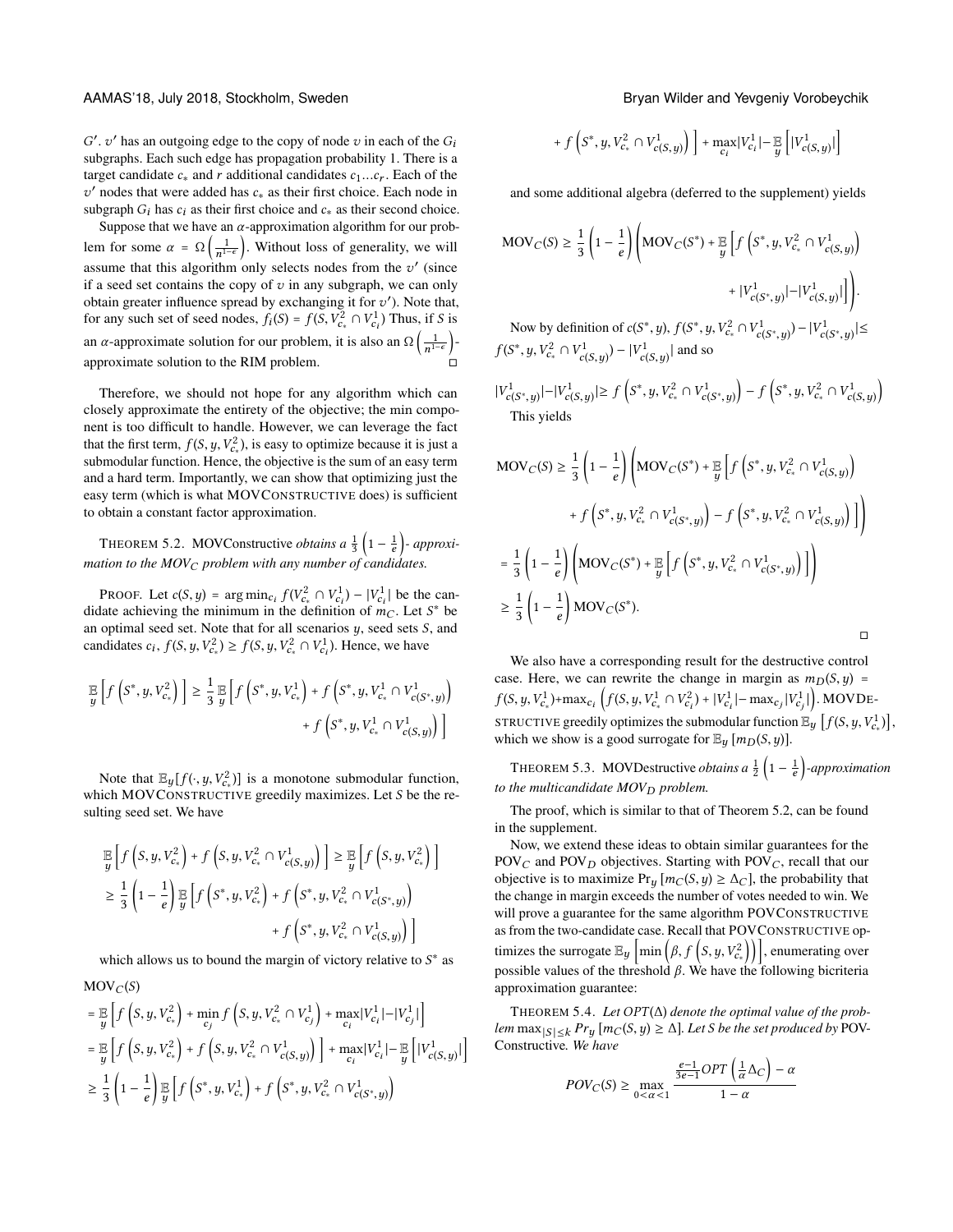The proof can be found in the supplement. The main difference from the two candidate case is that we do not directly optimize  $\frac{1}{m} \sum y \min (\beta, m_C(S, y))$  since it may no longer be submodu-<br>lar Instead, we greedly optimize the submodular surrogate funclar. Instead, we greedily optimize the submodular surrogate function  $\frac{1}{m} \sum y \min \left( \beta, f(S, y, V_{c*}^2) \right)$  and show that this surrogate approximates  $\frac{1}{m} \sum y \min(\beta, m_C(S, y))$ . From there, the same argument as in Theorem [4.3](#page-4-0) extends to the multicandidate case. Analogous reasoning also yields a bicriteria guarantee for destructive control:

<sup>T</sup>HEOREM 5.5. *Let* OPT (∆) *denote the optimal value of the problem*  $\max_{|S| \leq k} Pr_y[m_D(S, y) \geq \Delta]$ *. Let S be the set produced by* POVDestructive*. We have*

$$
POV_D(S) \ge \max_{0 < \alpha < 1} \frac{\frac{e-1}{3e-1}OPT(\frac{1}{\alpha}\Delta) - \alpha}{1 - \alpha}
$$

### 6 MIXED-INTEGER PROGRAMS

Thus far, we have only considered approximation algorithms for election control, motivated by computational hardness results for exact optimization. Now we give mixed-integer linear programming (MILP) formulations to find exact solutions. This serves two purposes. First, it allows us to study the effectiveness of election control for problem instances with are within the range of state of the art MILP solvers. Second, we can determine the empirical effectiveness of the approximation algorithms proposed in earlier sections.

There are two principal difficulties in obtaining MILP formulations. First, the objective is stochastic, ranging over an exponential number of scenarios. Second, even for a single fixed scenario, the number of nodes reached by a seed set is a nonlinear function.

We first show how to linearize the problem when have only a single scenario  $y$ . Recall that  $y$  corresponds to a sampled graph  $G_y$ , where every edge e is removed independently with probability 1 –  $p_e$ . Our MILP will have a binary variable  $s_v \in \{0, 1\}$  for each node  $v \in V$ , where  $s_v = 1$  indicates that v is a seed node. We will maximize an objective over all  $s_v \in \{0,1\}^{|V|}$  which satisfy  $\Sigma$  w. s.  $\leq k$  (at most k nodes are seeded). The challenge is to  $\sum_{v \in V} s_v \leq k$  (at most k nodes are seeded). The challenge is to embed the poplinear objective into the constraints of the MII P I et embed the nonlinear objective into the constraints of the MILP. Let scenario y. We must constrain  $x_y^y$  to be 1 only if v truly is reachable<br>scenario y. We must constrain  $x_y^y$  to be 1 only if v truly is reachable<br>in G, from some node with  $s_y = 1$ . To accommlish this, let  $P(x, y)$ y,  $v \in V$  be a binary variable indicating whether v is influenced in connection with the matter of the l only if a truly is reachable in  $G_y$  from some node with  $s_v = 1$ . To accomplish this, let  $R(v, y)$ be the set of nodes which have a directed path to  $v$  in scenario  $y$ .  $R(v, y)$  does not depend on the decision variables s and can easily precomputed. Using this set, we constrain the  $x$  variables as:

$$
x_v^y \le \sum_{u \in R(v,y)} s_u \quad \forall v \in V.
$$

Now ee deal with stochasticity using sample average approximation. We first sample scenarios  $G_{y_i}$ ,  $i = 1...r$ , maintaining a separate<br>convert<sup>y</sup> for each sampled separate. Finally, we system as your the copy  $x_v^{y_i}$  for each sampled scenario. Finally, we average over the variables in each scenario to obtain the final objective variables in each scenario to obtain the final objective.

Using these components, we now give concrete formulations for each of the problem instances that we consider. We will assume that scenarios  $y_1...y_r$  have been sampled, where r is a tunable parameter trading off computational cost and sampling error.

6.0.1 Constructive control. We create a variable  $g_C(y_i, c_j)$  for the control. We create a variable  $g_C(y_i, c_j)$  for  $, c_j$ <br> $\frac{1}{2}$ each scenario  $y_i$  and candidate  $c_j$  which represents the change in the margin between  $c_j$  and  $c_j$  in scenario  $y_j$ . Using these variables, we set margin between  $c_j$  and  $c_*$  in scenario  $y_i$ . Using these variables, we set<br>a variable  $m_o(y_i)$  for each scenario  $y_i$ , which represents the overall a variable  $m_C(y_i)$  for each scenario  $y_i$  which represents the overall change in margin. These variables are set using the constraints change in margin. These variables are set using the constraints

$$
g_C(y_i, c_j) \le \sum_{v \in V_{c*}^2} x_v^{y_i} + \sum_{v \in V_{c*}^2 \cap V_{c_j}^1} x_v^{y_i}
$$

$$
m_C(y_i) \le g_C(y_i, c_j) + \max_{c_i} |V_{c_i}^1| - |V_{c_j}^1| \forall i, j
$$

which gives the following MILP to maximize the MOV:

$$
\max_{s, x, g_C, m_C} \frac{1}{r} \sum_{i=1}^r m_C(y_i)
$$

$$
\sum_{v \in V} s_v \le k
$$

The next formulation maximizes the POV:

$$
\max_{s, x, g_C, m_C, u} \frac{1}{r} \sum_{i=1}^r u_i
$$
  
- M(1 - u<sub>i</sub>) + max<sub>C<sub>i</sub></sub> |V<sub>C<sub>i</sub></sub><sup>1</sup>|-|V<sub>C<sub>\*</sub></sub><sup>1</sup>|+1 - m<sub>C</sub>(y<sub>i</sub>)  $\leq 0$   

$$
\sum_{v \in V} s_v \leq k, \quad u_i \in \{0, 1\} \quad i = 1...r
$$

Here,  $u_i$  is a binary variable representing whether  $c_*$  wins the ction in scenario  $u_i$ , while M is a large number. election in scenario  $y_i$ , while *M* is a large number.

*6.0.2 Destructive control.* Now, we use an analogous set of constraints to set variables  $g_D(y_i, c_j)$  and  $m_D(y_i)$ :

$$
g_D(y_i, c_j) \le \sum_{v \in V_{c_*}^1} x_v^{y_i} + \sum_{v \in V_{c_*}^1 \cap V_{c_j}^2} x_v^{y_i}
$$
  
-  $M(1 - z_i^j) + m_D(y_i) - \left( g_D(y_i, c_j) + |V_{c_j}^1| - \max_k |V_{c_k}^1| \right) \le 0 \quad \forall i, j$   

$$
\sum_j z_i^j \ge 1 \ \forall i, \quad z_i^j \in \{0, 1\} \ \forall i, j
$$

The second and third constraints use a new set of binary variables the change in margin between  $c_j$  and  $c_{\ast}$ . The constraint  $\sum_j z_i^j \ge 1$ <br>requires that  $m_D(u_i)$  must be bounded by one such value, and so can j, where  $z_i^j = 1$  indicates that in scenario  $y_i$ ,  $m_D(y_i)$  is at most j z requires that  $m_D(y_i)$  must be bounded by one such value, and so can<br>be at most the maximum margin. Using these variables, the MOV be at most the maximum margin. Using these variables, the MOV and POV MILPs are analogous to those for constructive control.

#### 7 EXPERIMENTS

We now present experimental results comparing the performance of our approximation algorithms to the solutions found via mixed integer programming. We show results on four datasets. First, *netscience*, a collaboration network of researchers in network science, with 1461 nodes [\[38\]](#page-8-44). Second, *facebook*, the subgraph centered on 10 Facebook users, with 2888 nodes [\[37\]](#page-8-45). Third, *polblogs*, a network of links between political blogs, with 1224 nodes [\[38\]](#page-8-44). Fourth, *irvine*, a graph representing instant messages exchanged between students at U.C. Irvine, with 1889 nodes [\[37\]](#page-8-45). We select these datasets because they represent the kinds of networks on which political messages (such as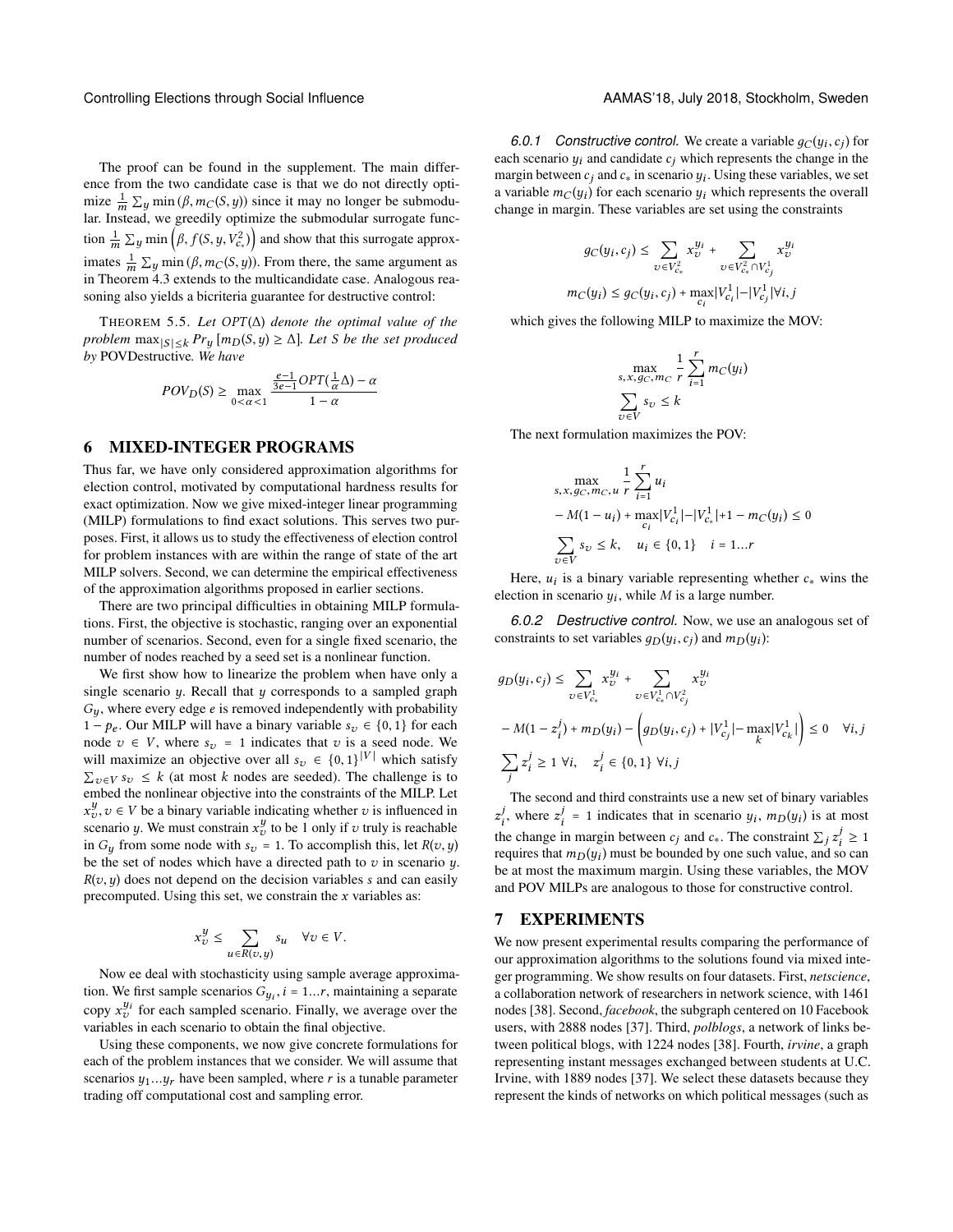<span id="page-7-0"></span>

|              | netscience |      | facebook |      | polblogs |      |      | irvine |      |      |      |      |
|--------------|------------|------|----------|------|----------|------|------|--------|------|------|------|------|
| $k =$        | 25         | 50   | 100      | 25   | 50       | 100  | 25   | 50     | 100  | 25   | 50   | 100  |
| Constructive |            |      |          |      |          |      |      |        |      |      |      |      |
| $ C =2$      | 99.5       | 99.3 | 100.     | 100  | 100      | 100  | 100  | 100    | 99.4 | 100  | 100  | 99.4 |
| $ C =5$      | 82.8       | 90.1 | 91.5     | 90.8 | 90.9     | 90.9 | 97.4 | 97.8   | 99.5 | 97.7 | 95.4 | 96.8 |
| $ C =10$     | 80.9       | 89.1 | 98.3     | 80.9 | 83.7     | 88.6 | 98.7 | 99.2   | 99.6 | 96.9 | 97.4 | 98.9 |
| Destructive  |            |      |          |      |          |      |      |        |      |      |      |      |
| $ C =2$      | 99.9       | 99.6 | 99.9     | 100  | 100      | 100  | 100  | 100    | 99.4 | 100  | 99.8 | 98.8 |
| $ C =5$      | 73.8       | 73.2 | 83.3     | 87.7 | 79.7     | 81.6 | 100  | 97.8   | 99.3 | 100  | 99.0 | 100  |
| $ C =10$     | 75.9       | 87.2 | 97.2     | 81.8 | 85.0     | 89.0 | 98.9 | 99.3   | 99.6 | 100  | 97.3 | 99.0 |

Table 1: Percent of MILP value obtained by approximation algorithm.

<span id="page-7-1"></span>

Figure 1: Probability of victory. Top: constructive. Bottom: destructive. Left: netscience. Right: polblogs.

fake news) spread. We also note that our approximation algorithms can easily be scaled to much larger networks since we can apply the same techniques developed in the influence maximization literature [\[14,](#page-8-31) [42\]](#page-8-33). However, our focus here is to characterize the performance of our algorithms in comparison to the optimal solution, so we select datasets which are feasible for mixed integer programming. For each network, we randomly generated 30 sets of voter preferences.

We start out with the MOV objective. Table [1](#page-7-0) shows the percentage of the MILP's value which is obtained by our approximation algorithms (MOVCONSTRUCTIVE and MOVDESTRUCTIVE respectively), averaging over the 30 instances on each network with propagation probability  $p = 0.1$ . We vary the number of seed nodes k and the number of candidates  $|C|$ . We see that the approximation algorithms perform well across all settings, obtaining expected change in margin at least 73% of that of the MILP. Variance over the 30 sampled instances was uniformly low (with standard deviation less than 0.05 of the reported mean in almost all cases). For 2-candidate elections the approximation algorithms obtain nearly 100% of the optimal value on all networks. The empirical approximation ratio degrades with the number of candidates, particularly when the budget  $k$ is small. Overall, our approximation algorithms are highly effective

for election control via the MOV in both constructive and destructive control, particularly with a moderate number of candidates.

We now turn to the POV objectives. We show results for  $k =$ 50,  $|C|=$  5, comparing our bicriteria approximation algorithms to the corresponding MILP formulations. To keep the experiments timely, we ran each approximation algorithm for 150 random values of the threshold  $\beta$  instead of enumerating over all (empirically, this resulted in very similar solution quality). Figure [1](#page-7-1) shows the results on netscience and polblogs for constructive and destructive control. Results for facebook and irvine can be found in the supplement. The x axis shows the starting margin ( $\Delta_C$  or  $\Delta_D$ ) in each randomly generated instance while the  $y$  axis shows the POV. The instances fall into three groups. First, when the margin is small, both the approximation algorithms and the MILP have a high POV. Second, when the margin is large, both have a small POV. Third are intermediate points where the approximation algorithm and MILP strongly diverge. Averaged over all random instances, the approximation algorithm obtains 40- 60% of the MILP's value (depending on the network). However, there are instances among the intermediate cases where, e.g., the approximation algorithm obtains a POV of 0.1%, but the MILP finds a solution with POV 99%. We conclude that election control for the POV objective can be very computationally difficult in narrowly winnable elections, dovetailing with our theoretical results.

## 8 CONCLUSION

Fake news and other targeted misinformation are an increasingly prevalent way of interfering with democratic elections. We introduce and study the problem of election control through social influence, providing algorithms and hardness results for maximizing both the margin and probability of victory for an attacker in both constructive and destructive control. Our results indicate that social influence is a salient threat to election integrity, particularly in the MOV case where we provide high-quality approximation algorithms. Maximizing the probability of victory is manageable in easier instances, but difficult both theoretically and empirically in narrow races.

Acknowledgments: This work was supported in part by the National Science Foundation (CNS-1640624, IIS-1649972, IIS-1526860, GRFP), Office of Naval Research (N00014-15-1-2621), and Army Research Office (W911NF-16-1-0069).